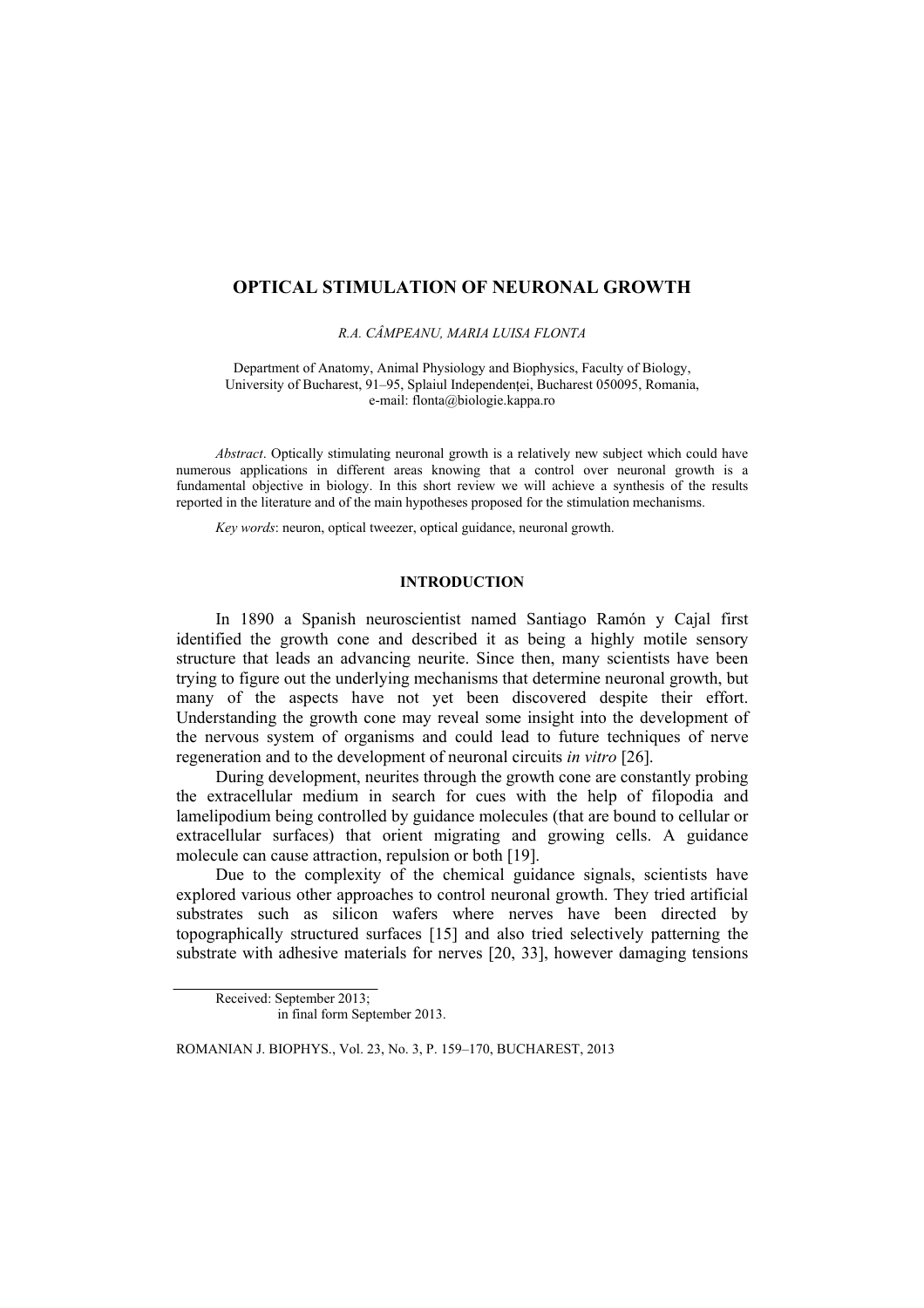ripped apart the neuronal structures formed on the substrate because of the axons tendency to straighten and stiffen in time. There also have been reports of guiding neurons using electrodes, but the specific impact of induced electrophoresis effects is not understood [17]. There have been attempts trying to identify ways of using nanotechnology in psychiatry, but without specific applications in practice. Synaptic modulation using nanoparticles may prove difficult [18]. Because of the clinical impact, prosthetic methods were developed using electrical evaluation of neural functioning [28]. Differences in complexity between the central nervous system and the peripheral nervous system create an opportunity for using the optical stimulation of neuronal growth technique first on the peripheral nervous system, mainly because of the probable high impact at the smart prostheses level.

Keeping in mind all of the failed attempts, there was a clear need of an alternative way to guide nerves. In 1991 Albrecht-Buehler observed a strange phenomenon involving 3T3 cells that extend pseudopodia towards a distant infrared laser light source [1], and in 2002 Ehrlicher succeeded in demonstrating that a near infrared laser light source placed on or near a growth cone of NG108 or PC12 cells can enhance the growth speed and turn the growth cone towards the direction of the laser [17]. This discovery is outstanding and yet not even today the mechanisms responsible for this outcome are fully understood although there are several proposed hypotheses.

The aim of this short review is to analyze the literature reports related to the application of optical tweezers in controlling the neuronal cone growth highlighting the main positive results. The most promising hypotheses regarding the mechanisms involved in the optical control of neuronal growth are discussed.

## **OPTICAL TWEEZERS**

Arthur Ashkin first reported in 1970 the detection of optical scattering and gradient forces on micron sized particles [5]. In 1986 in his experiments, Ashkin described it using a high focused beam of light capable of holding microscopic particles stable in three dimensions [6]. What he reported back then is what now we call optical tweezers which are instruments that use a laser beam in order to manipulate particles of nano and micrometer size with a high refraction index (Fig. 1). The narrowest point of the laser beam (beam waist) contains a powerful electric field gradient, the region of maximum intensity being the center of the laser beam.

Essentially, the photons emitted by the laser are refracted as they enter and exit a particle, thus a photon will change direction while passing through a particle. Because light has a certain momentum attributed to it, this change in direction also means a change in the momentum, therefore due to Newton's third law there should be an equal and opposite momentum change on the particle resulting finally in a force exerted on the particle. Being constantly bombarded by photons from different angles, the particle is kept in the middle of the laser beam [27].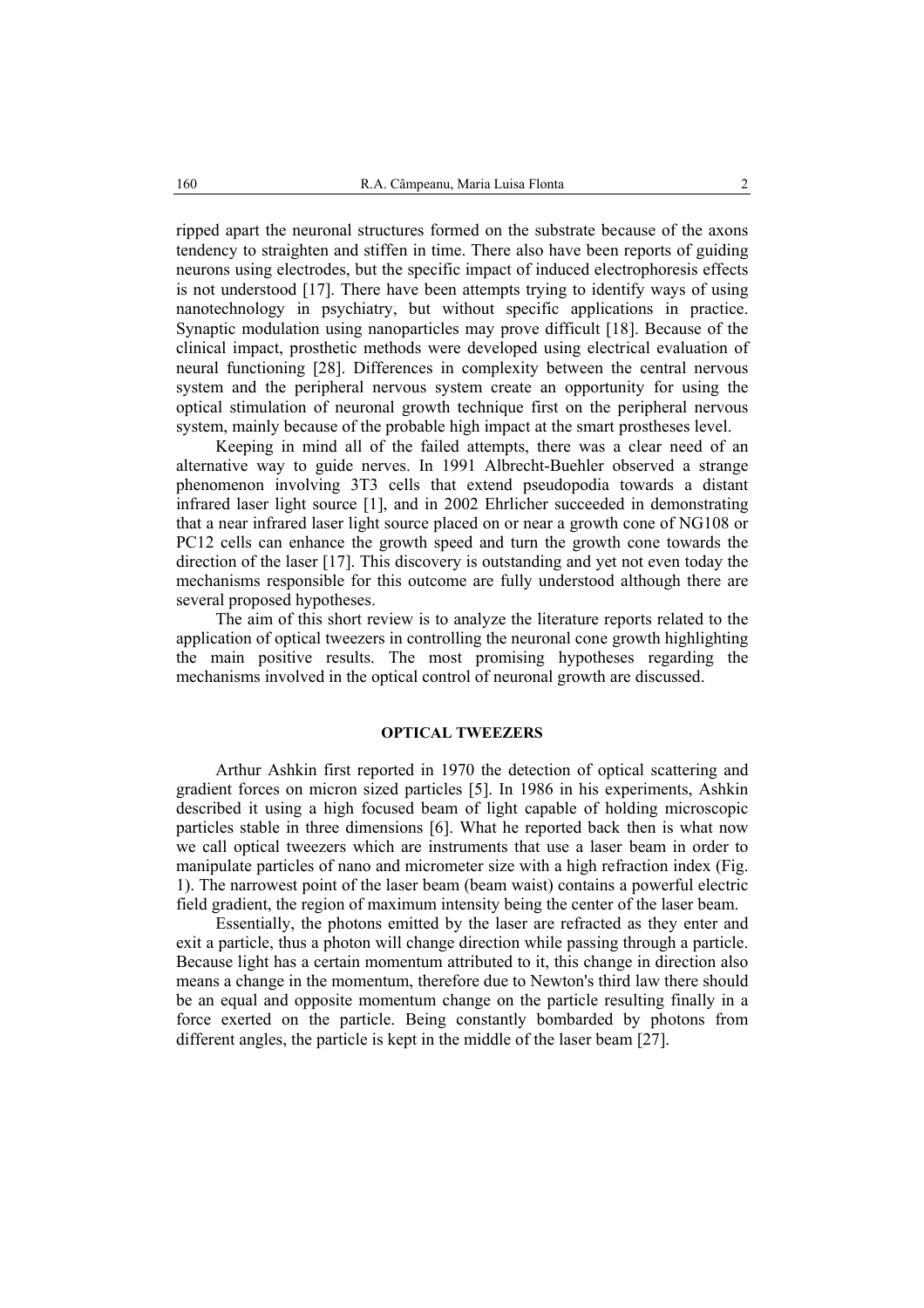Optical tweezers have been used to manipulate objects for the past 30 years, being applied to single molecular and cellular studies. Many biological motors such as kinesis [4], cytoplasmatic dynein [30], myosin [23], nucleic acid-based enzymes [14, 32], flagellar motors [34] have been studied along with RNA and DNA mechanics [2, 8], protein conformation changes in folding/unfolding pathway [12], protein-protein binding/unbinding process [37] and DNA-protein interactions [23, 38].



Fig. 1. On the left side there is a drawing of a laser beam being emitted by a laser source, passing through a microscope lens and manipulating a particle and on the right side there is an enhanced view of the laser beam presenting the photons that change direction while passing through a particle and keeping it in the middle of the laser beam.

## **GROWTH CONE**

A growing axon searches for its synaptic target with the help of the growth cone (Fig. 2). This is composed of lamelipodium and filopodia. Filopodia are made up from actin filaments and resemble thin cylindrical extensions that can extend from the growth cone several micrometers. The lamelipodium is made up from a flat region that consists of dense actin meshwork [29].

Considering the cytoskeletal distribution, the growth cone can be divided into three domains (Fig. 3).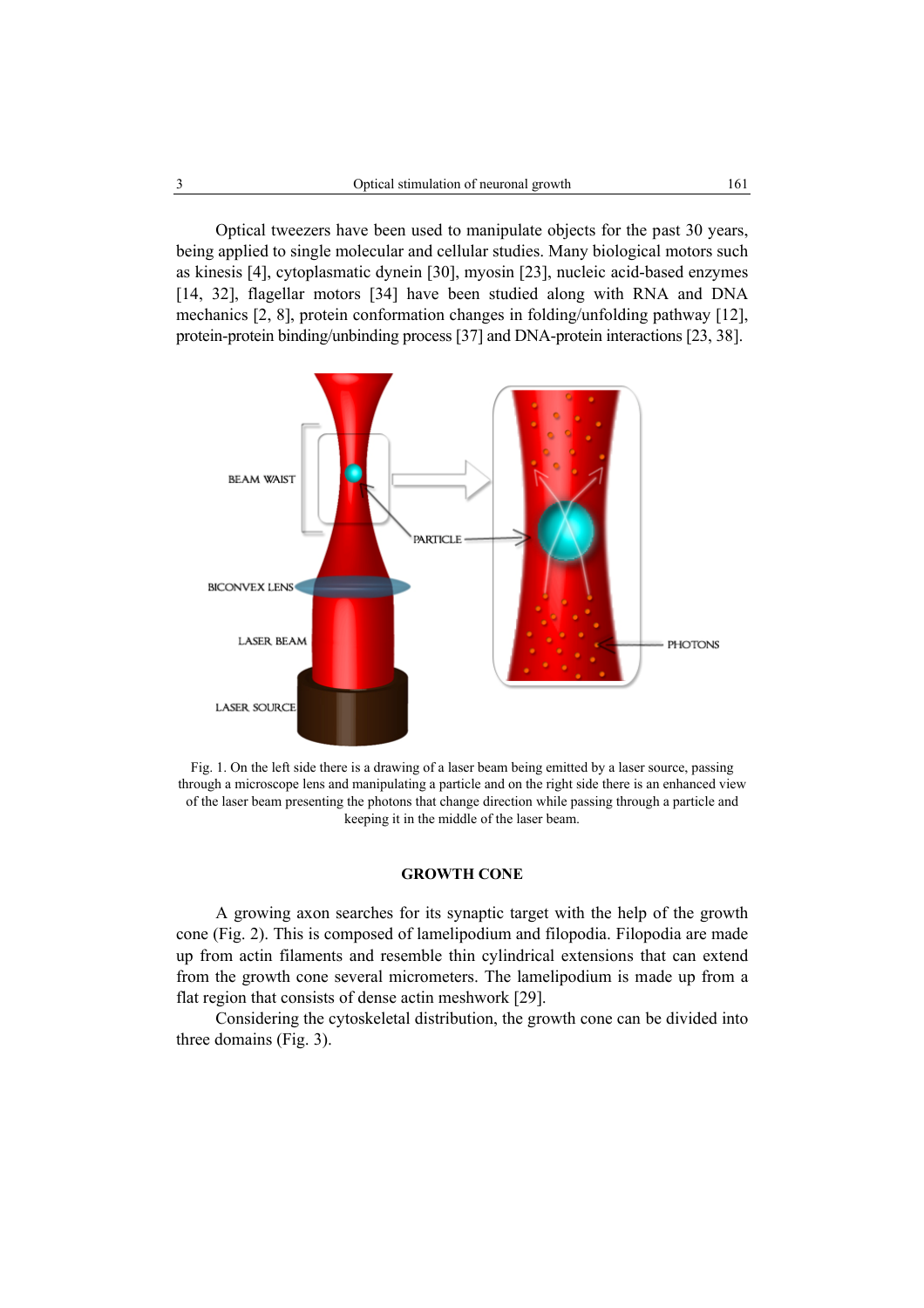

Fig. 2. The growth cone (personal data) – On the left side there is a picture of a neuron captured using a 100x objective and on the right side there is a magnified view of the growth cone.



Fig. 3. The growth cone – detailed sketch presenting the three domains and all the elements that make up the growth cone.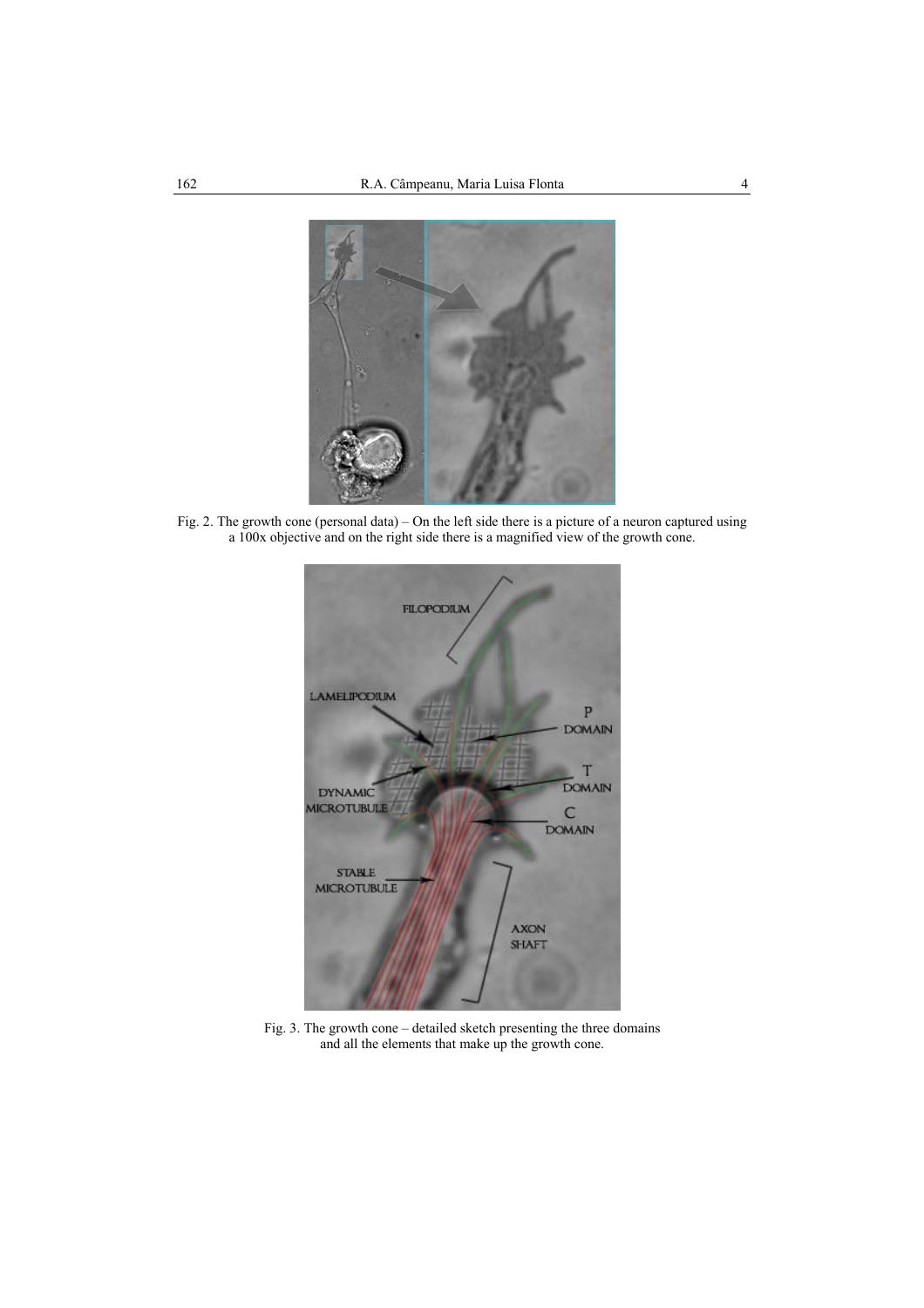The peripheral domain (P) consists of long beams of actin filaments (F-actin bundles) which form filopodia and the dense network of F-actin which gives the lamelipodium its structure. Additionally, individual dynamic microtubules explore the region along with the F-actin beams.

The central domain (C) is made up of stable microtubule beams which penetrate into the growth cone through the axonal shaft among numerous organelles, vesicles and the central beams of actin.

The transitional domain (T) is located between domain P and domain C where contractile actomyozin structures lie perpendicular to the F-actin bundles and form a hemicircumferential ring [29].

### **OPTICAL STIMULATION OF THE GROWTH CONE**

A typical experiment of optical stimulation of the growth cone consists in exposing a viable growth cone to a laser beam by placing approximately half of the laser beam on the growth cone and stimulating at a given frequency (e.g. for using a 0.1 Hz frequency, the laser needs to be active 1 second and inactive 9 seconds) and having the laser beam focused on the focal plane. The laser beam's position is constantly adjusted as the growth cone expands.

All experiments demonstrating optical stimulation of neuronal growth have been done on NG108 and PC12 cells and were conducted using various inverted microscopes that had attached to them an optical tweezer (Fig. 4) using a wavelength between 800 nm and 1200 nm with a spot diameter between 2 µm and 16 µm which was achieved by optically defocusing the beam. The laser power was measured directly after the microscope objective to be between 4 mW and 200 mW. Some experiments used a thermostatic microscope stage that maintained a constant temperature for the cell culture  $(37 °C)$  [16].

There are two beam shapes used in these experiments with different success rates:

- Gaussian beam profile  $50-60\%$  successful guidance
- Line trap beam profile  $-20-25\%$  successful guidance [9]

All of the parameters used in the literature for optical stimulation of neuronal growth are presented in the table below (Table 1).

Ehrlicher demonstrated that optical stimulation and guidance of neuronal growth was possible using a wavelength of 800 nm for the laser and a variety of laser powers (20 mW, 60 mW, and 100 mW). He was able to estimate the optical stimulated growth rate at  $37.5\pm22.5$  µm/h compared to a control growth rate of  $7\pm3$ µm/h [17]. The only problem with these growth rates is that they were calculated from one optically guided growth cone and one normal growing growth cone being fair to say that these growth rates cannot be taken into account.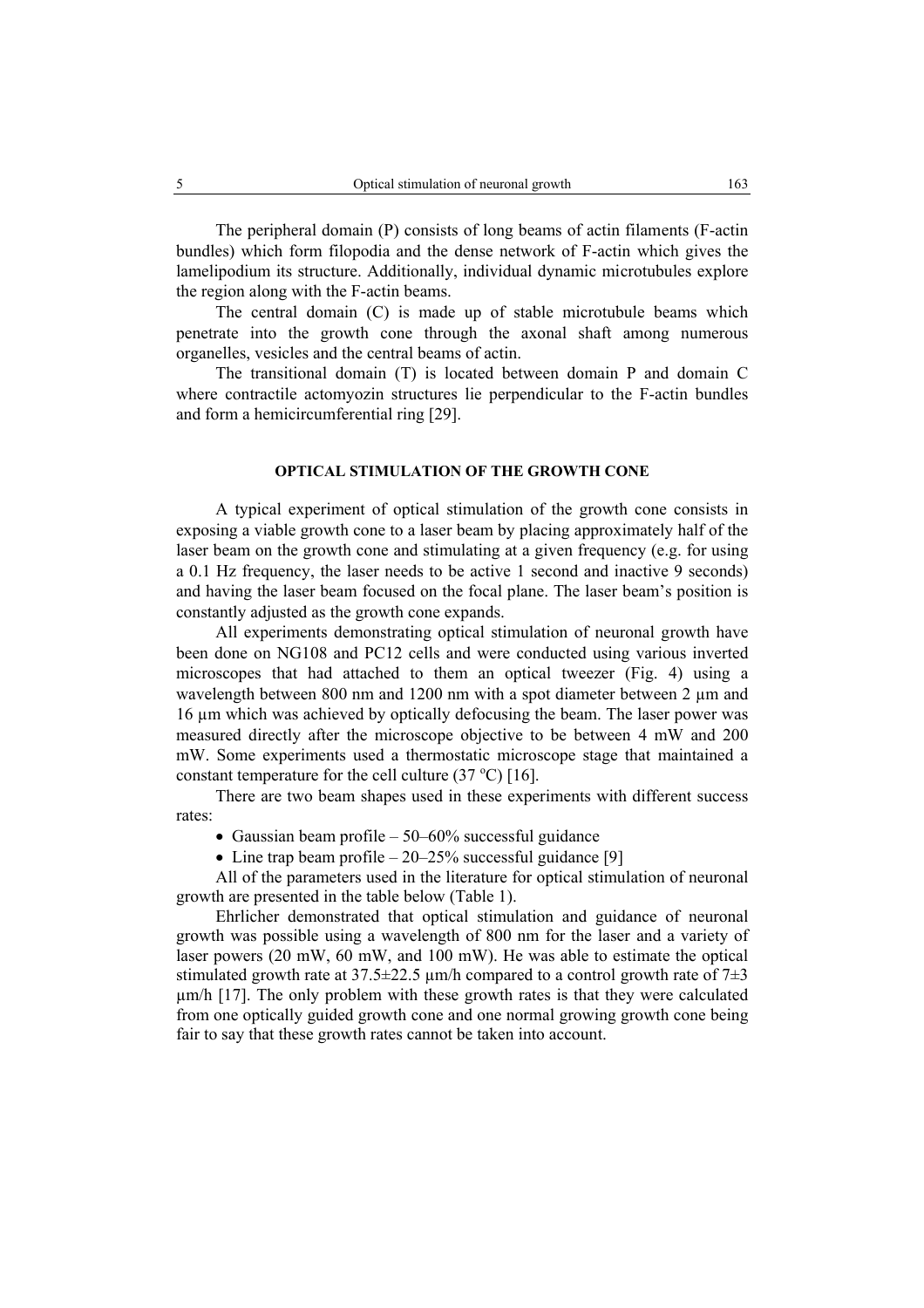Koch also successfully achieved laser induced optical control of neuronal growth for PC12 and NG108 cells in 2004 by using a wavelength of 800 nm for the laser and a wide range of experimentally explored beam powers  $(20 \text{ mW} - 200 \text{ mV})$ mW) [26].



Fig. 4. General diagram presenting a typical optical setup used for optical tweezers.

Mohanty in 2005 was the first one to use a Line Trap as a beam shape in order to achieve optical stimulation of neuronal growth. He used a wavelength of 1064 nm for the laser and a beam power ranging between 120 mW and 200 mW [31].

Stevenson reported the first direct comparison for optical stimulation of neuronal growth using only one cell type at two near infra-red wavelengths (780 nm and 1064 nm) with the same beam shape and keeping the laser power low (9–25 mW) [35].

Carnegie using a wavelength of 1064 nm, a laser power of 35–70 mW, and a line trap as the beam shape concluded that an asymmetric intensity profile of the optical line trap is as effective as a symmetric intensity profile [10].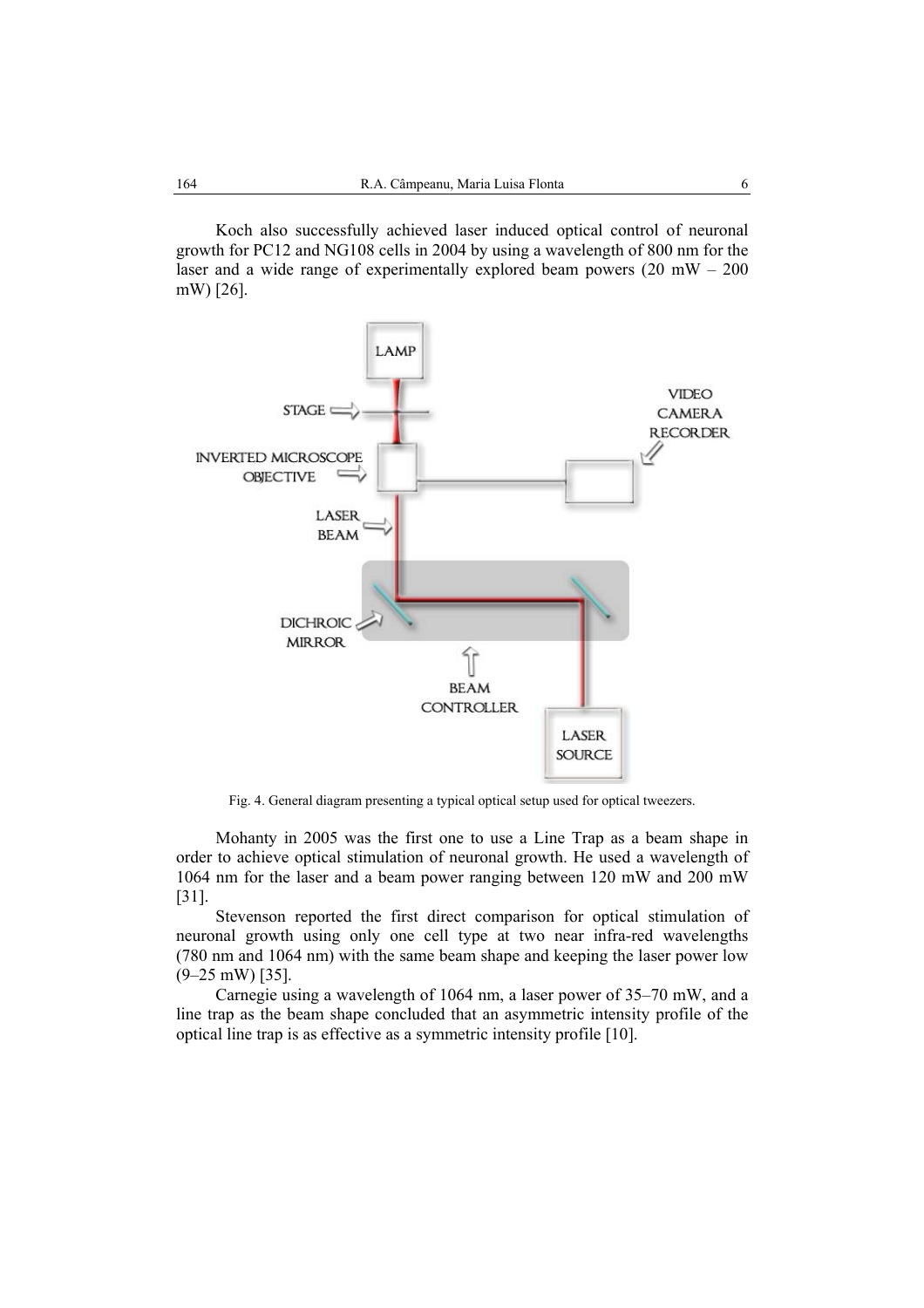| able | 己己<br>xperimental data used in the l |
|------|--------------------------------------|
|      | e<br>C                               |

| GROWTH<br>CHANGE<br><b>ANGLE</b><br>CONE                                                      | $30 - 90^{\circ}$        | unknown                  | unknown           | $30^{\circ}$        | $\sim$ 20 $^{\circ}$ | $50^{\circ}$       | $45^{\circ}$                |
|-----------------------------------------------------------------------------------------------|--------------------------|--------------------------|-------------------|---------------------|----------------------|--------------------|-----------------------------|
| <b>GROWTH RATE</b><br>STIMULATED<br>OPTICALLY<br>$(\mu m/h)$                                  | $37.5 \pm 22.5$          | unknown                  | unknown           | unknown             | $11 \pm 11$          | $44.4 \pm 6$       | unknown                     |
| SUCCESS*<br>RATE OF<br>(%)                                                                    | 79.50                    | 85                       | unknown           | 50                  | unknown              | unknown            | unknown                     |
| FREQUENCY<br>$\overline{\text{Hz}}$                                                           | $\overline{\circ}$       | unknown                  | unknown           | unknown             | unknown              | $\overline{\circ}$ | unknown                     |
| <b>SHAPE</b><br><b>BEAM</b>                                                                   | Gaussian<br>Spot         | Gaussian<br>Spot         | Line Trap         | Gaussian<br>Spot    | Line Trap            | Gaussian<br>Spot   | Tapered<br>Optical<br>Fiber |
| <b>SPOT SIZE</b><br>$\binom{m}{k}$                                                            | $2 - 16$                 | unknown                  | $2.5 - 20$        | $2.5 - 20$          | $1 \times 45$        |                    | unknown                     |
| POWER<br>LASER<br>(mW)                                                                        | $20 - 120$               | $20 - 200$               | $120 - 200$       | $9 - 25$            | $35 - 70$            | $06 - 05$          | $4 - 45$                    |
| VELENGTH<br>LASER<br>$\begin{pmatrix} \text{mm} \\ \text{mm} \end{pmatrix}$<br>$\overline{M}$ | 800                      | 800                      | 1064              | and 1064<br>780     | 1064                 | 1064               | 800                         |
| <b>CELL</b><br>LINE                                                                           | PC12 and<br><b>NG108</b> | PC12 and<br><b>NG108</b> | unknown           | <b>NG108</b>        | <b>NG108</b>         | <b>PC12</b>        | <b>PC12</b>                 |
| <b>AUTHOR</b>                                                                                 | Ehrlicher<br>(2002)      | Koch (2004)              | Mohanty<br>(2005) | Stevenson<br>(2006) | Carnegie<br>(2008)   | Graves<br>(2009)   | Forrest Jesse<br>(2013)     |

\*percent of successful neuronal growths using optical tweezers out of all the experiments conducted. \*percent of successful neuronal growths using optical tweezers out of all the experiments conducted.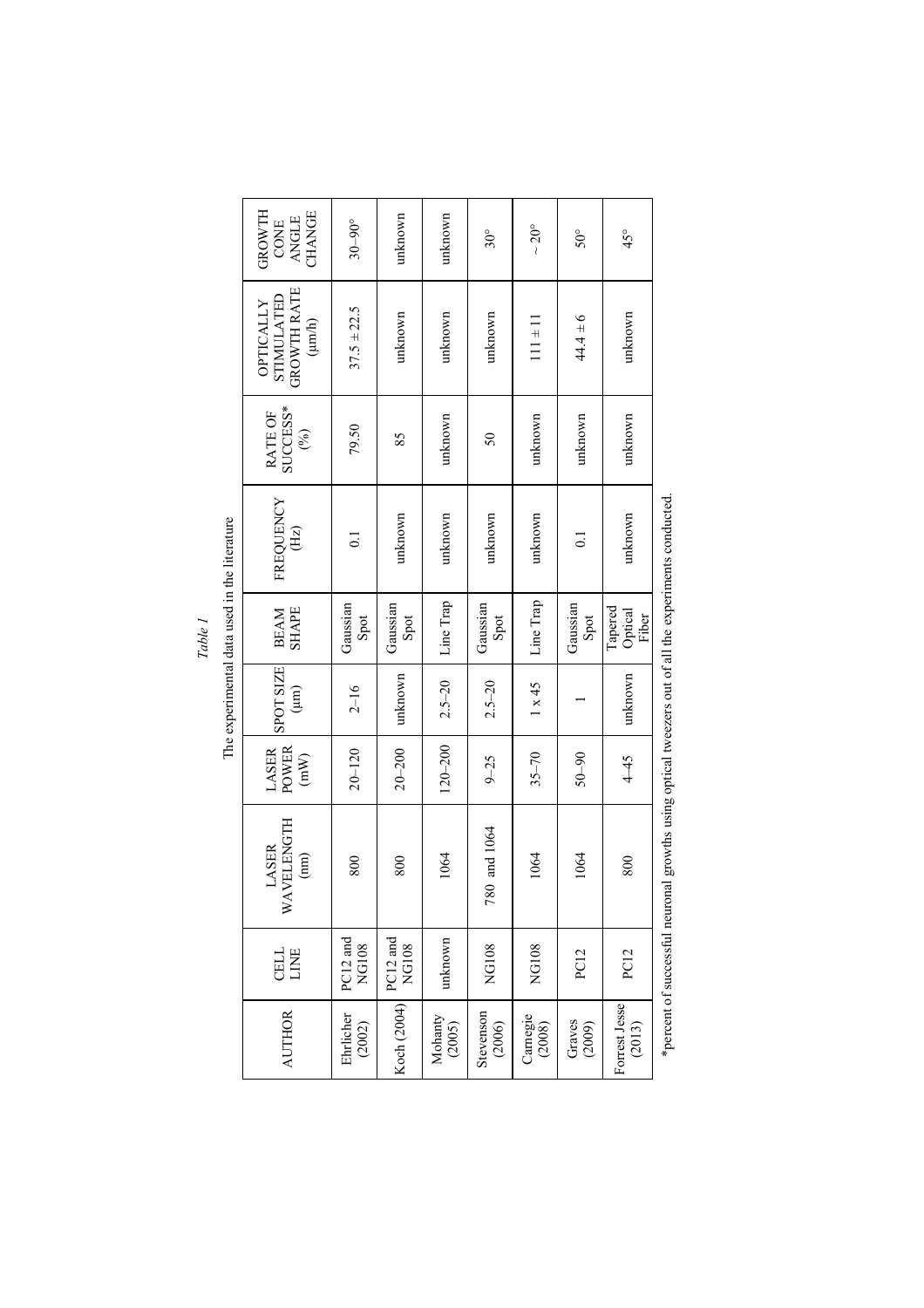Graves achieved optical stimulation of neuronal growth in a 3D collagen matrix using a wavelength of 1064 nm and a laser power of 50–90 mW [21].

Jesse in 2013 demonstrated that optical stimulation of neuronal growth can be accomplished by controlling the position and direction in 3D of a tapered optical fiber through which the light is projected and controlling the position, angle and power of the laser beam in order to promote neuronal growth [24].

# **MECHANISMS PROPOSED FOR EXPLAINING OPTICAL STIMULATION**

### OPTICAL FORCES MECHANISM

Albrecht-Buehler's results in 1991 reported that the extension of pseudopodia towards a distant infrared light source could not be attributed to temperature effects because the infrared radiation produced by the laser only raised the local temperature by  $0.00001$  °C. Cells contain approximately 85% water which has a 30 times larger absorption coefficient at 1200 nm than at 900 nm; in consequence, the water in the cytoplasm of the irradiated cell would absorb 30 times more infrared energy at 1200 nm than at 900 nm, but the results obtained using a wavelength of 1200 nm had a weaker response than using a wavelength of 900 nm [1].

Ehrlicher in 2002 and Koch in 2004 discussed that using the laser at a low power does not detach the growth cone from the substrate and therefore the optical tweezer is not used in a conventional manner, concluding that the laser spot influences the general actin based processes, basically the optical forces can only impact the small oligomeric structures and the globular proteins found in the growth cone. By placing the laser beam on the growth cone, it creates an intensity gradient for the globular proteins of the cytoplasm such as actin monomers, concentrating them at the leading edge of the growth cone; a higher concentration of G-actin in a growth cone resulting in a faster growing rate [17, 26].

In 2006 Stevenson *et al*. conducted an experiment in which he compared two different wavelengths 780 nm and 1064 nm using exactly the same experimental conditions and concluded that both wavelengths are equally effective in optically stimulating neuronal growth, meaning that the light detection mechanism within the cell is not due to a single protein with a defined activity wavelength as occurs with the photoreceptor opsin proteins in the mammalian eye [35].

Cojoc and his colleagues, using an optical tweezers, measured in 2007 the forces exerted by lamelipodium and filopodia during neuronal differentiation finding values ranging from pNs(single filopodium) to tens of pNs(lamelipodium) [13]. They showed that the presence of these forces is conditioned by the actin and tubulin polymerization, no forces being detected in the absence of cytoskeleton proteins polymerization. These findings may suggest a possible mechanism of light guided cone growth by modulation of the local polymerization rate at the level of neural cytoskeleton.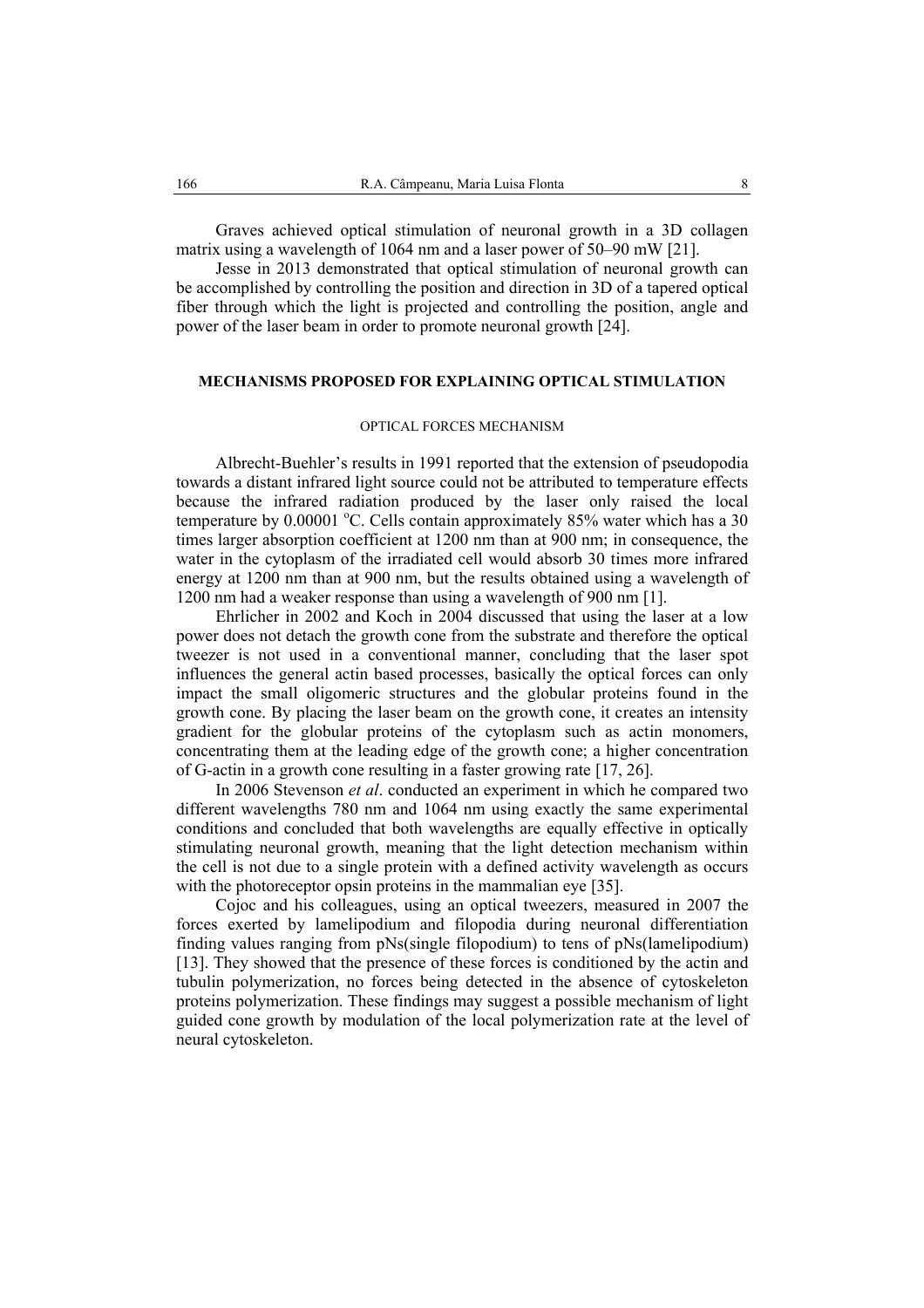In contrast, after building a model of a filopodium in 2008 Carnegie calculated the optical forces and torques for several positions and orientations of the filopodium with respect to the laser beam and concluded that there is only one attractive equilibrium angular position for the Gaussian beam and two for the line trap and also their experiments show that the filopodia feel a small torque that would reorientate them in the direction of the laser beam and thus promoting neuronal growth. In the same paper they presented the results from their experiments using an asymmetrical line trap in the forward bias configuration and in the reverse bias configuration and resulted in similar growth rate efficiency suggesting that the actin flow in not being affected by the laser [10].

#### THERMAL MECHANISM

Ebbesen and Bruus suggested in 2012 that the effect is due to a biochemical signaling cascade initiated by the laser beam heating the cell membrane and, although previous reports had shown that the temperature increase is negligible, they reported a more detailed simulation showing that the temperature increase is actually in the range of  $1 \degree C/100$  mW of laser power. Taking into account that the neuronal transient receptor potential channels (TRP) can be activated by an increase in temperature [11, 36] or by depolarization of the cell membrane which is also sensitive to small variations in temperature and also pressure [3, 7, 39, 40] and knowing that the growth cones speed can be mediated by an asymmetric influx of calcium ions [22] they proposed that the underlying mechanism of optical guidance of neuronal growth is the influx of  $Ca^{2+}$  ions due to heat-induced activation of neuronal TRP channels [16].

### **CONCLUSIONS**

The optical stimulation of the highly motile structure that leads an advancing neurite called the growth cone has been clearly demonstrated over a broad range of laser wavelengths, spot sizes, spot intensities beam shapes and beam modulation. However, the exact underlying mechanisms that lead to these results have not yet been pinpointed even if several mechanisms responsible for this outcome have been suggested. Keeping in mind that none of the proposed mechanisms can sustain the outcome on their own it is only fair to conclude that there is not a singular mechanism that leads to the enhanced growth rate of a neuron while being stimulated optically because they all play an important part in this. It is possible that once an optical stimulation is started the filopodia starts aligning into the direction of the laser beam feeling a small torque and while getting closer to the laser beam, the growth cone would start sensing the increase in temperature and therefore activating the TRP channels which would in turn start a biochemical signaling cascade that would promote neuronal growth in the direction of the laser beam.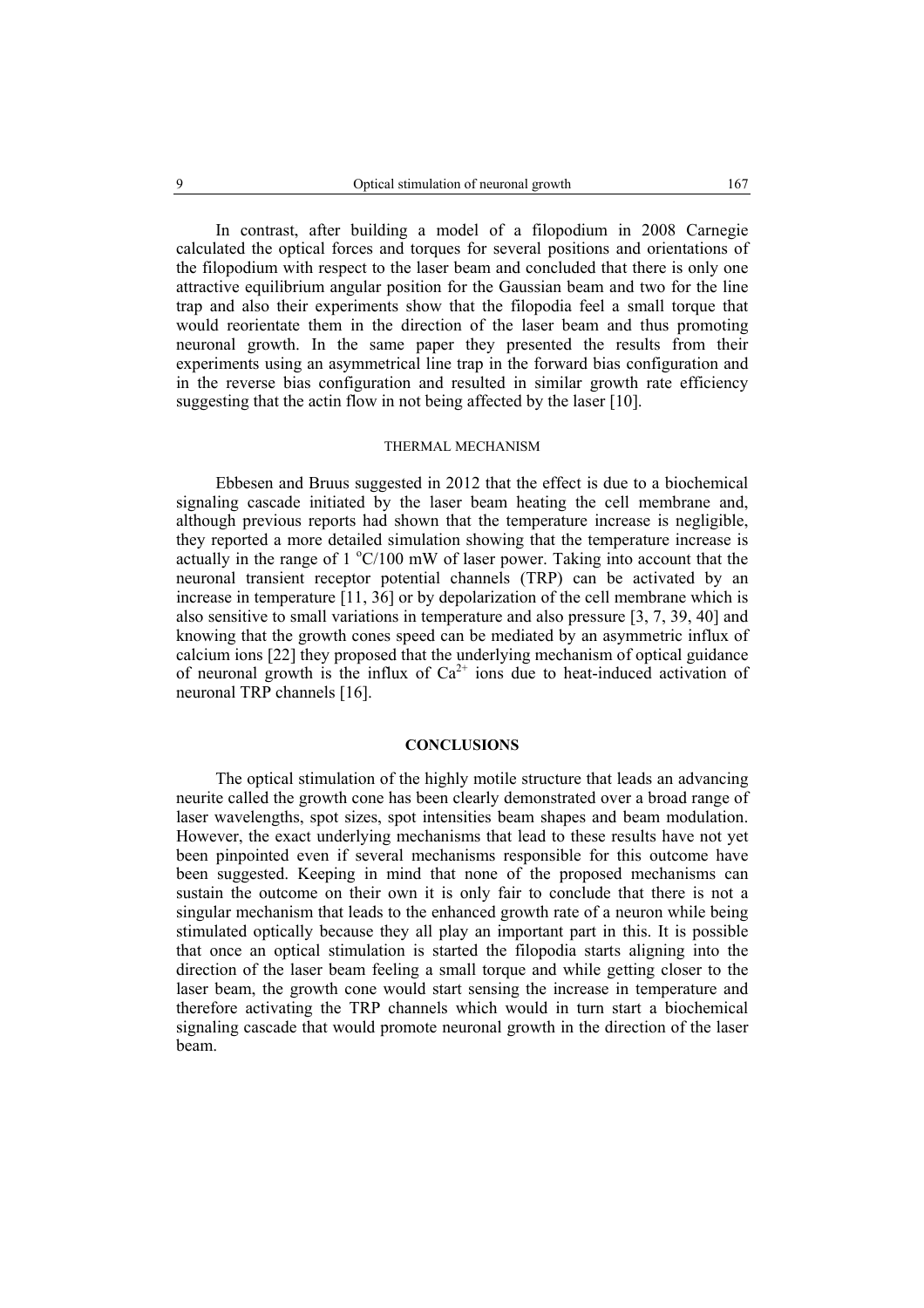Although optical stimulation of neuronal growth is a rather new subject for the science world, being able to produce such results is amazing and the focus of this subject should be applying this technique in nerve regeneration and figuring out how this could be achieved rather than racing to find the exact thing that produces these results.

*Acknowledgements*. This paper was supported by the grant: CAPACITATI 158/2008.

## **REFERENCES**

- 1. ALBRECHT-BUEHLER, G., Surface extensions of 3T3 cells towards distant infrared light sources, *J. Cell Biol.*, 1991, **114**, 493–502.
- 2. ALLEMAND, J., D. BENSIMON, V. CROQUETTE, Stretching DNA and RNA to probe their interactions with proteins, *Curr. Opin. Struct. Biol*., 2003, **13**, 266–274.
- 3. ANDERSEN, S.S., A.D. JACKSON, T. HEIMBURG, Towards a thermodynamic theory of nerve pulse propagation, *Prog. Neurobiol.*, 2009, **88**, 104–113.
- 4. ASBURY, C., A. FEHR, S. BLOCK, Kenesin moves by an asymmetric hand-over-hand mechanism, *Science*, 2003, **302**, 2130–2134.
- 5. ASHKIN, A., Acceleration and trapping of particles by radiation pressure, *Phys. Rev. Lett*., 1970, **24**, 156–159.
- 6. ASHKIN, A., J.M. DZIEDZIC, J.E. BJORKHOLM, S. CHU, Observation of a single-beam gradient force optical trap for dielectric particles, *Opt. Lett.*, 1986, **11**, 288–290.
- 7. BLICHER, A., K. WODZINSKA, M. FIDORRA, M. WINTERHALTER, T. HEIMBURG, The temperature dependence of lipid membrane permeability, its quantized nature, and the influence of anesthetics, *Biophys. J.*, 2009, **96**, 4581–4591.
- 8. BUSTAMANTE, C., Z. BRVANT, S. SMITH, Ten years of tension: single-molecule DNA mechanics, *Nature*, 2003, **421**, 423–427.
- 9. CARNEGIE, D.J., T. CIZMAR, J. BAUMGARTL, F.J. GUNN-MOORE, K. DHOLAKIA, Automated laser guidance of neuronal growth cones using a spatial light modulator, *J. Biophotonics*, 2009, **2**, 682–692.
- 10. CARNEGIE, D.J., D.J. STEVENSON, M. MAZILU, F. GUNN-MOORE, K. DHOLAKIA, Guided neuronal growth using optical line traps, *Opt. Express*, 2008, **16**, 10507–10517.
- 11. CATERINA, M.J., M.A. SCHUMACHER, M. TOMINAGA, T.A. ROSEN, J.D. LEVINE, D. JULIUS, The capsaicin receptor: a heat-activated ion channel in the pain pathway, *Nature*, 1997, **389**, 816–824.
- 12. CECCONI, C., E. SHANK, C. BUSTAMANTE, S. MARQUSEE, Direct observation of the three-state folding of a single protein molecule, *Science*, 2005, **309**, 2057–2060.
- 13. COJOC, D, F. DIFATO, E. FERRARI, R.B. SHAHAPURE, J. LAISHRAM, M. RIGHI, E.M. DI FABRIZIO, V. TORRE, Properties of the force exerted by filopodia and lamellipodia and the involvement of cytoskeletal components, *PLoS ONE*, 2007, **2**, article number 1072.
- 14. DUMONT, S., W. CHENG, V. SEREBROV, R.K. BERAN, I.Jr. TINOCO, A.M. PYLE, C. BUSTAMANTE, RNA translocation and unwinding mechanisms of HCV N53 helicase and its coordination by ATP, *Nature*, 2006, **439**, 105–108.
- 15. DUNCAN, A.C., F. WEISBUCH, F. ROUAIS, S. LAZARE, Ch. BAQUEY, Laser microfabricated model surfaces for controlled cell growth, *Biosens. Bioelectron*., 2002, **17**, 413–426.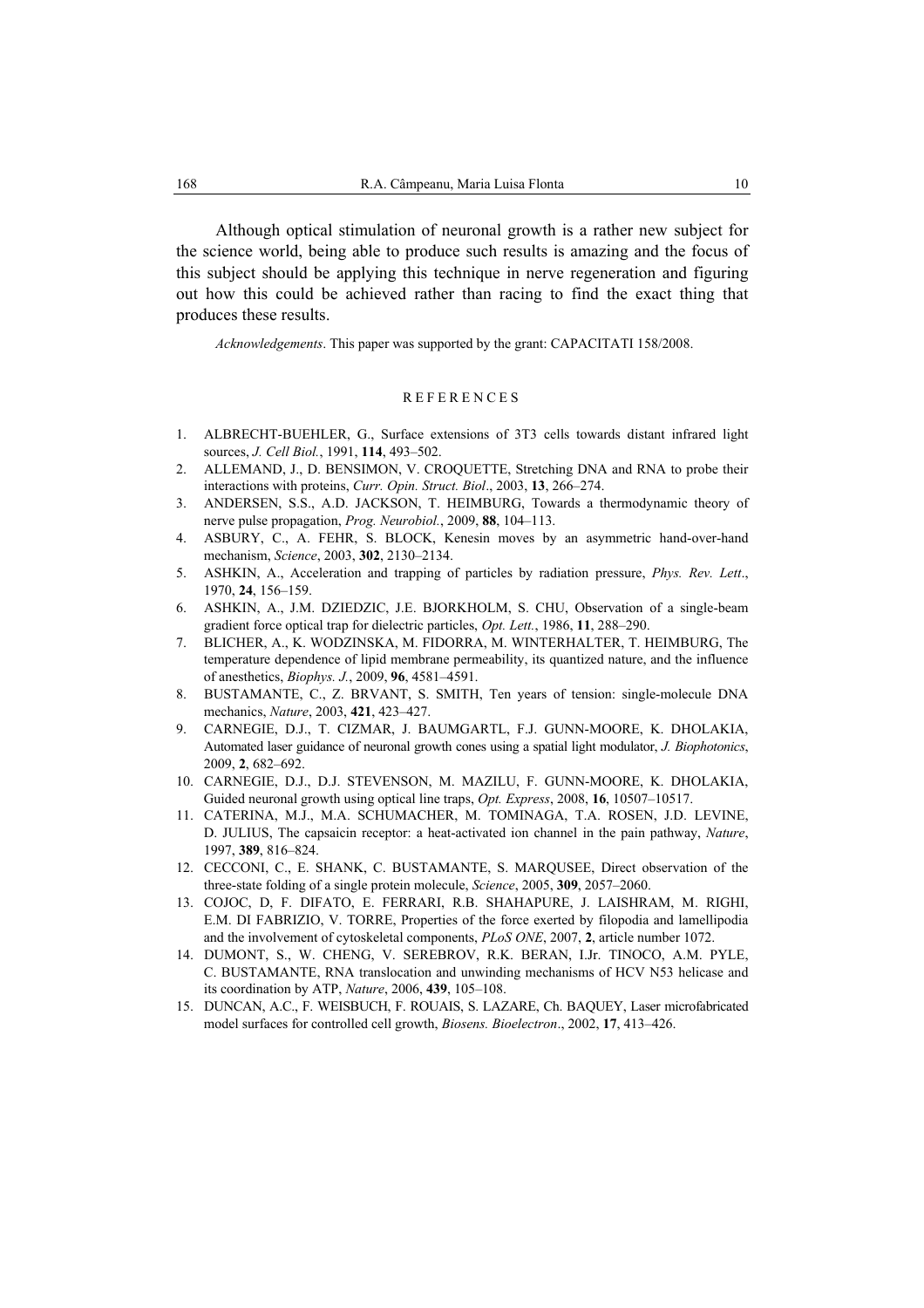- 16. EBBESEN, C.L., H. BRUUS, Analysis of laser-induced heating in optical neuronal guidance, *J Neurosci Methods*, 2012, **209**, 168–177.
- 17. EHRLICHER, A., T. BETZ, B. STUHRMANN, D. KOCH, V. MILNER, M.G. RAIZEN, J. KAS, Guiding neuronal growth with light, *Proc. Natl. Acad. Sci. USA*, 2002, **99**, 16024–16028.
- 18. FOND, G., A. MACGREGOR, S. MIOT, Neuropsychiatry The potential role of nanotechnologies in the future of psychiatry: A systematic review. *Eur. Neuropsychopharm*., 2012, http://dx.doi.org/10.1016/j.euroneuro.2012.10.016.
- 19. FRANZE, K., J. GUCK, The biophysics of neuronal growth, *Rep. Prog. Phys*., 2010, **73**(9), 094601.
- 20. FROMHERZ, P., H. SCHADEN, T. VETTER, Guided outgrowth of leech neurons in culture, *Neurosci. Lett.*, 1991, **129**, 77–80.
- 21. GRAVES, CATHERINE E., R.G. MCALLISTER, W.J. ROSOFF, J.S. URBACH, Optical neuronal guidance in three-dimensional matrices, *J. Neurosci. Methods*, 2009, **179**, 278–283.
- 22. HENLEY, J., M.M. POO, Guiding neuronal growth cones using  $Ca<sup>2</sup>$ + signals, *Trends Cell Biol.*, 2004, **14**, 320–330.
- 23. HUISSTEDE, J., V. SUBRAMANIAM, M.L. BENNINK, Combining optical tweezers and scanning probe microscopy to study DNA–protein interactions, *Microsc. Res. Tech.*, 2007, **70**, 26–33.
- 24. JESSE, F., Z. MIAO, L. ZHAO, Y. CHEN, Y.Y. LV, Optical fiber light source directs neurite growth, *Biomed. Opt. Express*, 2013, **4**, 614–618.
- 25. KNIGHT, A., C. VEIGEL, C. CHAMBERS, J.E. MOLLOY, Analysis of single-molecule mechanical recordings: application to acto-myosin interactions, *Prog. Biophys. Mol. Biol.*, 2001, **77**, 45–72.
- 26. KOCH, D., T. BETZ, A. EHRLICHER, M. GOGLER, B. STUHRMANN, J. KAS, Optical control of neuronal growth, *Proc. SPIE – Int. Soc. Opt. Eng.*, 2004, **5514**, 428–436.
- 27. KUO, S.C., Optical Tweezers: A Practical Guide, *Microsc. Microanal.*, 1995, **1**, 65–74.
- 28. LI, Y., L.H. SMITH, L.J. HARGROVE, D.J. WEBER, G.E. LOEB, Sparse optimal motor estimation (SOME) for extracting commands for prosthetic limbs, *IEEE Trans. Neural Syst. Rehabil. Eng.*, 2013, **21**, 104–111.
- 29. LOWERY, L.A., D.V. VACTOR, The trip of the tip: understanding the growth cone machinery, *Nat. Rev. Mol. Cell Biol*., 2009, **10**, 332–343.
- 30. MALLIK, R., B.C. CARTER, S.A. LEX, S.J. KING, S.P. GROSS, Cytoplasmic dynein functions as a gear in response to load, *Nature*, 2004, **427**, 649–652.
- 31. MOHANTY S., M. SHARMA, M. PANICKER, P. GUPTA, Controlled induction, enhancement, and guidance of neuronal growth cones by use of line optical tweezers, *Opt. Lett.*, 2005, **30**, 2596–2598.
- 32. PEASE, P.J., O. LEVY, G.J. COST, J. GORE, J.L. PTACIN, D. SHERRATT, C. BUSTAMANTE, N.R. COZZARELLI, Sequence-directed DNA transcription by purified FtsK, *Science*, 2005, **307**, 586–590.
- 33. PRINZ, A.A., P. FROMHERZ, Electrical synapses by guided growth of cultured neurons from the snail Lymnaea stagnalis, *Biol. Cybern.*, 2000, **82**, L1–5.
- 34. RYU, W., R.M. BERRY, H.C. BERG, Torque-generating units of the flagellar motor of Escherichia coli have a high duty ratio, *Nature*, 2000, **403**, 444–447.
- 35. STEVENSON, D.J., T.K. LAKE, B. AGATE, V. GARCES-CHAVEZ, K. DHOLAKIA, F. GUNN-MOORE, Optically guided neuronal growth at near infrared wavelengths, *Opt. Express.*, 2006, **14**, 9786–9793.
- 36. TALAVERA, K., B. NILIUS, T. VOETS, Neuronal TRP channels: thermometers, pathfinders and life-savers, *Trends Neurosci.*, 2008, **31**, 287–295.